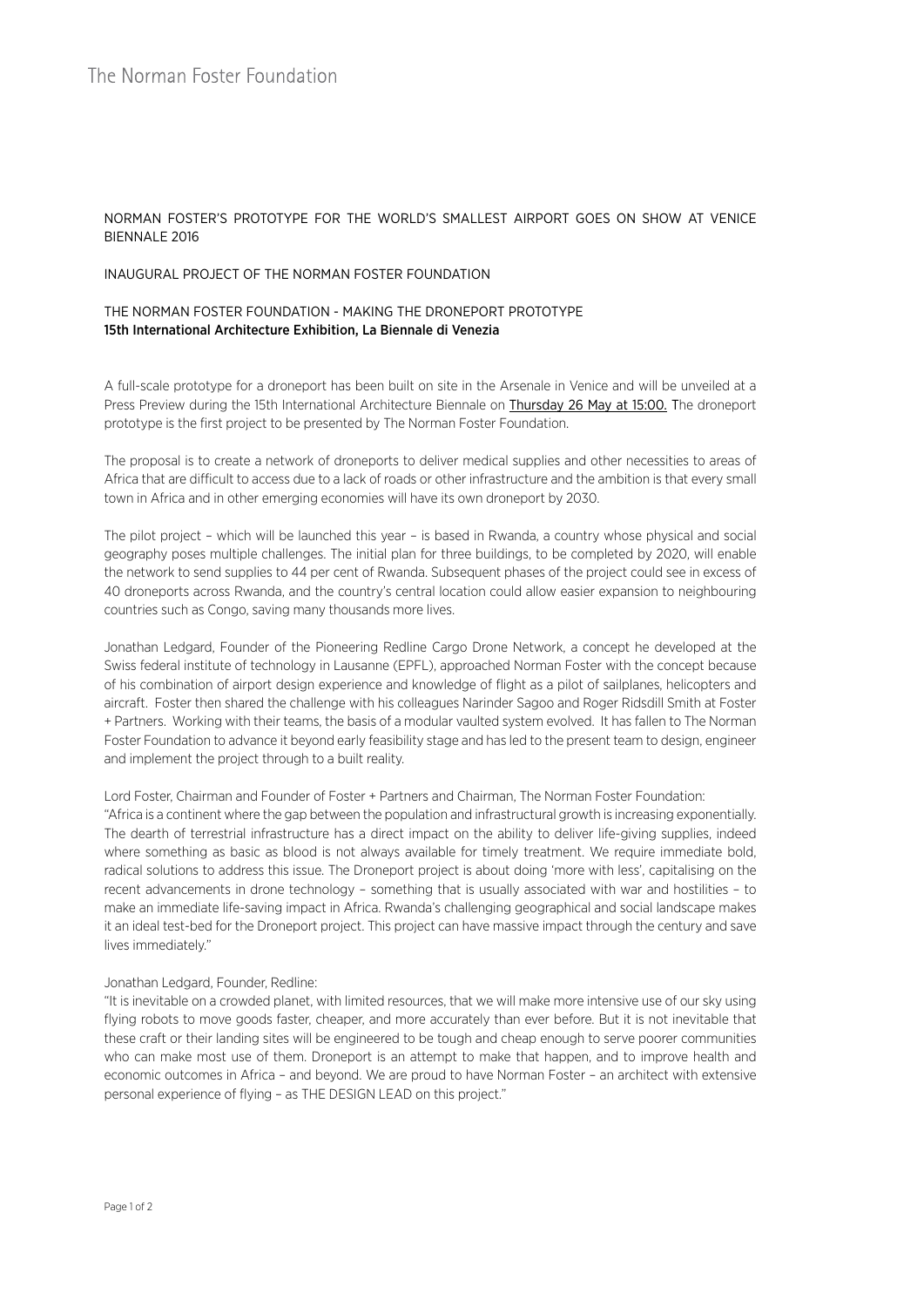# Cargo Drones

Cargo drone routes have utility wherever there is a lack of roads. Just as mobile phones dispensed with landlines, cargo drones can transcend geographical barriers such as mountains, lakes, and unnavigable rivers without the need for large-scale physical infrastructure. Just a third of Africans live within two kilometres of an all-season road, and there are no continental motorways, almost no tunnels, and not enough bridges that can reach people living in far-flung areas of the continent. It would require unprecedented levels of investment in roads and railways to catch up with the exponential growth in Africa's population, which is set to double to 2.2 billion by 2050. An 'infrastructural leap' is essential using drone technology and clean energy systems to surmount the challenges of the future.

The specialist drones can carry blood and life-saving supplies over 100 kilometres at minimal cost, providing an affordable alternative that can complement road-based deliveries. Two parallel networks would operate services, the Redline using smaller drones for medical and emergency supplies; and the commercial Blueline that would transport crucial larger payloads such as spare parts, electronics, and e-commerce, complementing and subsidising the Redline network.

#### The Droneport

The Droneport offers a new typology for a building, which it is hoped, will grow into a ubiquitous presence, much like petrol stations have become dispersed infrastructure for road traffic. The proposal will have a strong civic presence, based on sharing and multiple uses. It allows for safe landing of quiet drones in a densely packed area, and includes a health clinic, a digital fabrication shop, a post and courier room, and an e-commerce trading hub, allowing it to become part of local community life.

The project is an evolution of Norman Foster's previous experience in building airports, as well as earlier lunar building studies conducted in association with the European Space Agency. Just as the structures designed for the moon use a minimal inflatable framework and 3-D printed lunar soil, the Droneport is imagined as a 'kit-ofparts' where only the basic formwork and brick-press machinery is delivered to site, and the raw materials, such as clay for bricks and boulders for the foundation, are locally sourced, reducing material transport costs and making it more sustainable. The central idea is to 'do more with less' and the vaulted brick structure with a minimal ground footprint, can easily be put together by the local communities. Multiple vaults can also link together to form flexible spaces based on demand and needs of the particular place, and the evolution of drone technology. The Droneports will also be manufacturing centres for drones, generating employment opportunities for the local population. By giving the local people the construction knowledge, the project seeks to leave a legacy that will initiate a change that is bigger than the building itself.

#### The Norman Foster Foundation Pavilion

The creation of a Biennale pavilion was made possible by The Norman Foster Foundation which brought together professors and students from five universities across Europe, the UK and America along with a foundation for the building industry and its related research laboratory. Its theme fits perfectly with Alejandro Aravena's motto "Reporting from the Front". Its construction in Venice was filmed to serve as a model for replication by local communities in emerging economies such as Africa, South America and parts of Asia. Although initially a response to the droneport, the construction system is applicable to a wider range of needs – markets, schools and medical facilities for example.

Its location at the end of the Arsenale is symbolic as the gateway to a newly opened public park. The possibility of it remaining as a permanent legacy is now under consideration.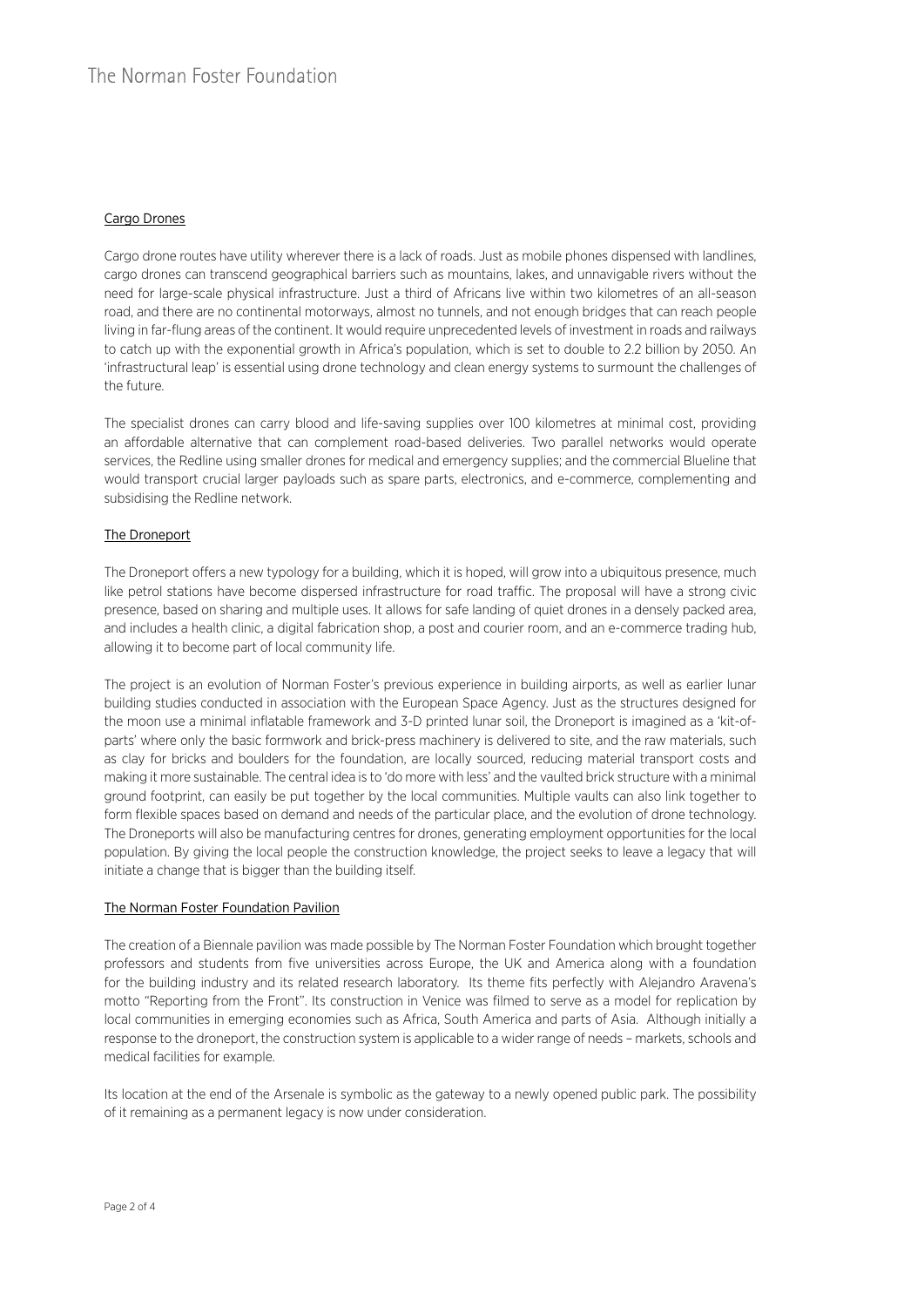The colouration of the earth-based products, which were specifically made for the project, are a careful match with the historic buildings which surround it. It would be a timeless addition to the Biennale site and virtually maintenance free.

The project has been realised by The Norman Foster Foundation on a very tight timescale, 6 months overall, 4 weeks on site – made possible by the financial support of the LafargeHolcim Foundation for Sustainable Construction and The Norman Foster Foundation, and the close links between the engineer partners of Ochsendorf DeJong & Block, LLC and their universities. John Ochsendorf teaches at MIT, Matthew DeJong at Cambridge and Philippe Block, with his research group at ETH Zurich. Jonathan Ledgard, originator of the drone port concept and founder of Redline, developed the idea at EPFL in collaboration with the Laboratory of Intelligent Systems (LIS) of Dario Floreano.

An interim feasibility study involved the construction of a half size vault at the Polytechnic University of Madrid headed out by Professor Santiago Huerta Fernández. This was realised by a Master Mason, Carlos Martín Jiménez, attached to the project with two students from MIT – Sixto Cordero and Luisel Zayas. The same team, expanded with Segundo Victor Simba and Luis Alfonso Tituania Male moved on to Venice to create the present pavilion.

The Madrid exercise enabled the combined resources of the LafargeHolcim Foundation for Sustainable Construction and their research laboratory in Lyon to develop a special earth-based product for the project. 18,000 customised elements have been produced for the pavilion. The challenge was to ensure a compressive strength of at least 10 MPa whilst minimising the weight and size of each brick.

The prototype vault comprises two outer layers of this custom product with an inner layer of traditional tiles. The special product is of stabilised earth – a reliable, affordable and environmentally friendly building material that does not require intensive use of fuel to achieve its performance. LafargeHolcim developed a naturally cured building block made of compressed earth and cement termed 'Durabric'. The mix design for the droneport was optimised in close cooperation with MecoConcept in Toulouse.

The Norman Foster Foundation has collaborated with the Studio Olafur Eliasson and Little Sun to explore the potential of a new building component called 'SolarBrick', which could be incorporated into the structure of the droneport vaults. The 'SolarBrick' will have solar cells on its outer surface, charging a long-life battery and then powering a LED lamp on the inner surface. The units, which could be 3D printed within the droneports themselves, could become common place in local buildings, providing light where electricity is scarce.

# The Norman Foster Foundation: Making the Droneport Prototype Arsenale, 15th International Architecture Exhibition, Venice Press Preview: Thursday 26 May 15:00

Saturday 28 MAY 17:00 Casa dell'Ortolano, Isola della Certosa SKY OVER HORIZONTAL METROPOLIS, Droneports in Africa for Redline project Conversation with Norman Foster, Ricky Burdett (LSE), Jonathan Ledgard (Redline) and Paola Viganò (EPFL, IUAV)

# Press Enquiries for The Norman Foster Foundation:

Santiago Riveiro The Norman Foster Foundation T: +34 91 219 15 47 E: srp@thenormanfosterfoundation.com Erica Bolton & Jane Quinn Bolton & Quinn T: +44 (0)7711 698 186 E: erica@boltonquinn.com or jq@boltonquinn.com